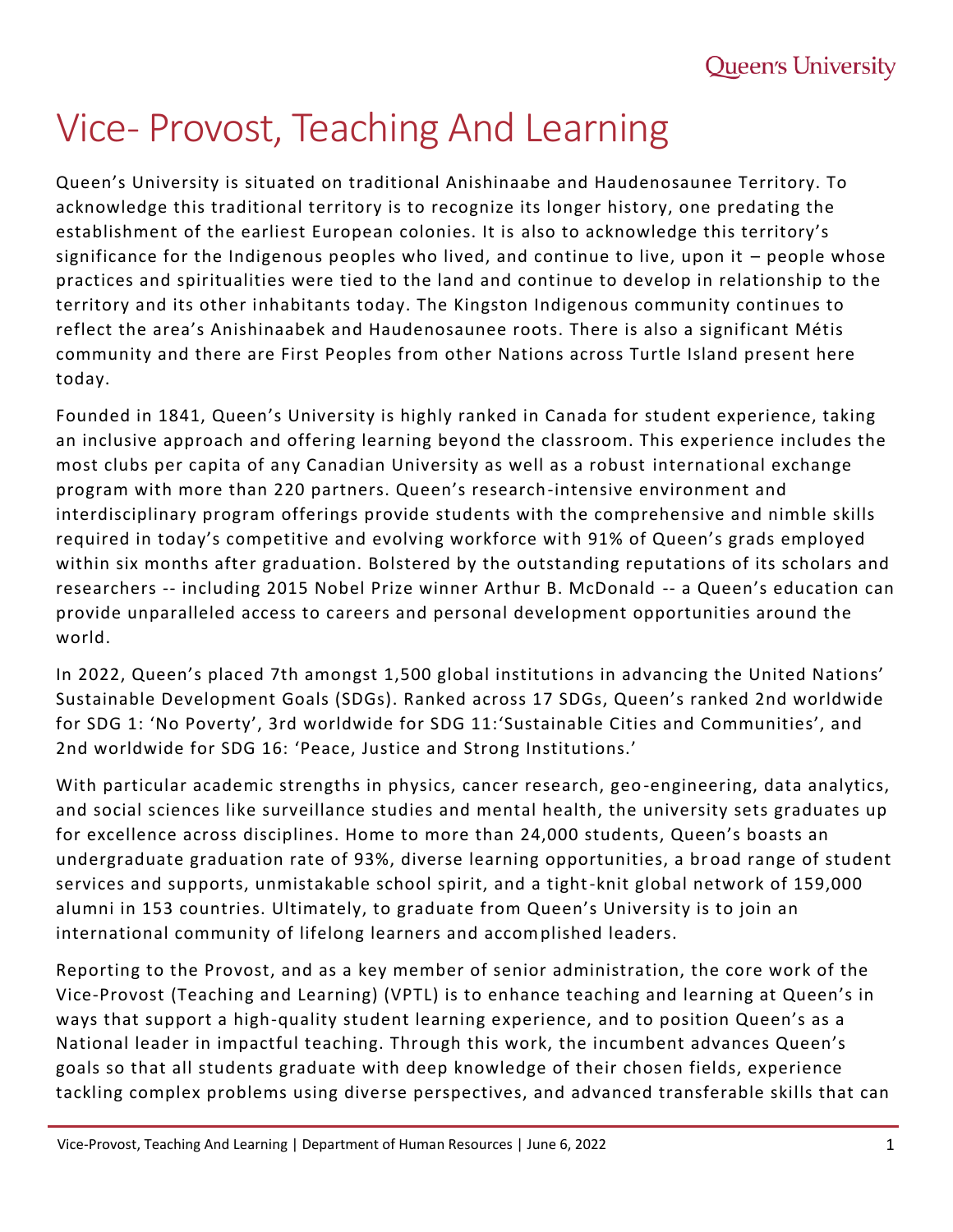## **Queen's University**

prepare students well for the future of work. The VPTL is recognized as an academic leader who works with members of the senior leadership team to develop and implement a strategic vision for teaching and learning at Queen's. The incumbent is accountable for overseeing the Centre for Teaching and Learning, the Queen's University Quality Assurance Processes (QUQAP), and the University's academic integrity policies and practices. The VPTL works to ad vance equity, diversity, inclusion, and Indigenization in all aspects of teaching and program development to enhance the student learning experience. As a member of the Provost's Office senior team, the VPTL represents the office on committees and leads projects that advance the priorities of the portfolio. The VPTL also builds effective working relationships with internal and external stakeholders. The incumbent will be expected to embrace the excitement on campus around innovations in Teaching and Learning and facilitate the creation/co-creation of a vision that elevates Teaching and Learning at Queen's well into the future.

The successful candidate will be a visionary and thoughtful leader who is focused on strategy, collaboration and innovation. As a collaborative leader and problem solver, they will have led large-scale change management initiatives in previous roles that involve multiple stakeholders. They will have contributed, throughout their career, to the scholarship of teaching and learning while possessing current and relevant teaching experience and expertise. This should include extensive experience in teaching, designing curriculum and assessment as well as the incorporation of research into teaching. They will also have demonstrated a commitment to equity, diversity, inclusivity and advancing recommendations found in the Truth and Reconciliation Commission of Canada: Calls to Action and the Scarborough Charter. The successful candidate will be a successful people manager, and someone embraces being ahead of the teaching and learning innovation curve including the application of available technology. Finally, they will have exceptional communication, interpersonal, conflict resolution, change management, and influencing skills in order to interact effectively with individuals at every level of the institution and to build bridges between different faculties and schools, administrative units, and students.

Queen's University invites applications from all qualified individuals. Queen's is strongly committed to employment equity and diversity in the workplace and encourages applications from Black, racialized/visible minorities, Indigenous/Aboriginal people, women, persons with disabilities, and 2SLGBTQ+ persons. All qualified candidates are encoura ged to apply; however, in accordance with Canadian immigration requirements, Canadian citizens and permanent residents of Canada will be given priority.

Every effort to accommodate candidates will be made in a way that is equitable and respectful of their additional professional, community, and personal responsibilities. If you require accommodation in order to participate as a candidate in the recruitment process, please contact [accommodate@kbrs.ca](file:///C:/Users/mdm19/AppData/Local/Microsoft/Windows/INetCache/Content.Outlook/QHGK9AQP/accommodate@kbrs.ca) or communicate your needs to the recruitment professional named in the job description.